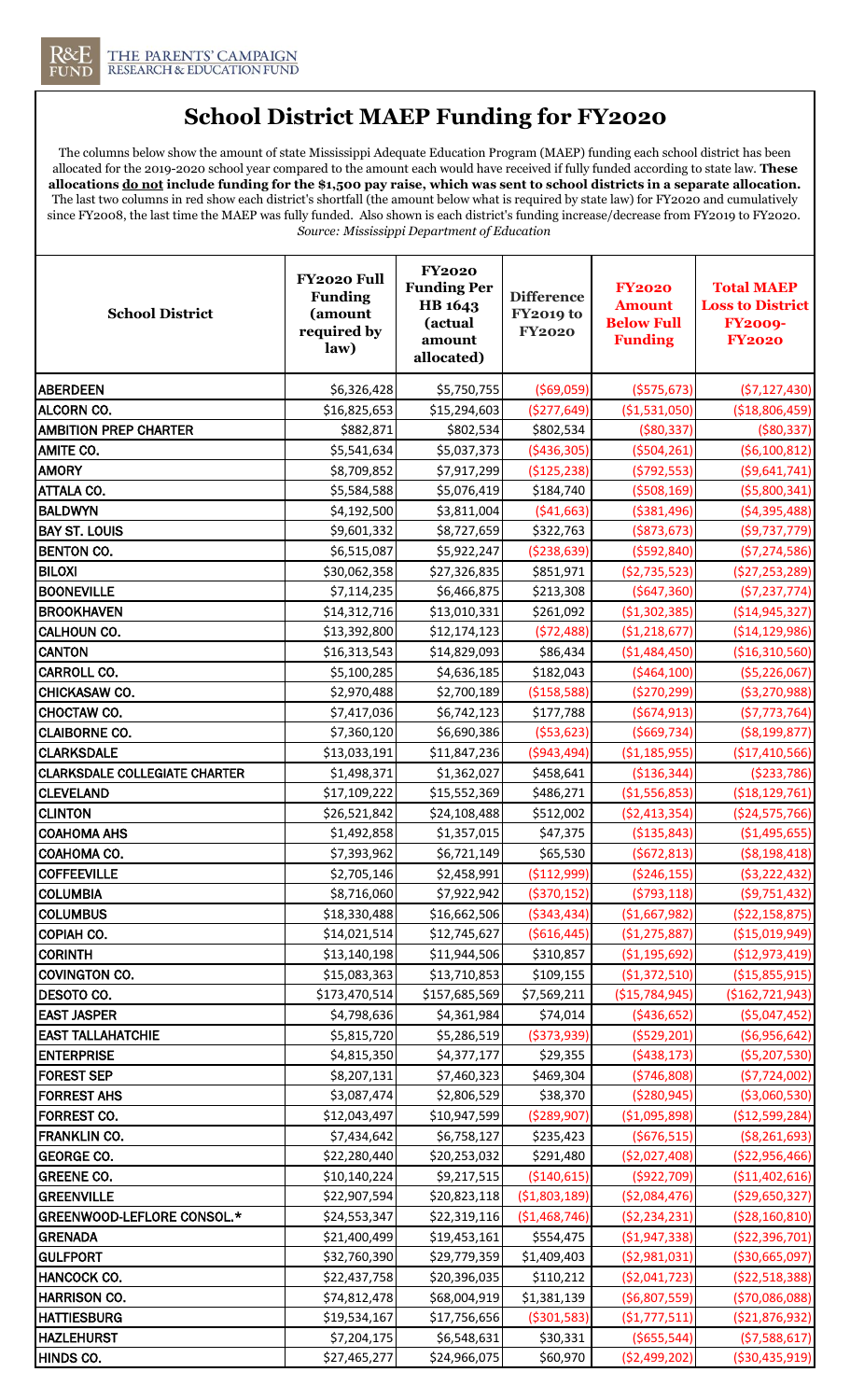| <b>School District</b>               | FY2020 Full<br><b>Funding</b><br>(amount<br>required by<br>law) | <b>FY2020</b><br><b>Funding Per</b><br>HB 1643<br>(actual<br>amount<br>allocated) | <b>Difference</b><br><b>FY2019 to</b><br><b>FY2020</b> | <b>FY2020</b><br><b>Amount</b><br><b>Below Full</b><br><b>Funding</b> | <b>Total MAEP</b><br><b>Loss to District</b><br><b>FY2009-</b><br><b>FY2020</b> |
|--------------------------------------|-----------------------------------------------------------------|-----------------------------------------------------------------------------------|--------------------------------------------------------|-----------------------------------------------------------------------|---------------------------------------------------------------------------------|
| <b>HOLLANDALE</b>                    | \$3,725,733                                                     | \$3,386,710                                                                       | ( \$8,457)                                             | ( \$339, 023)                                                         | (\$4,262,824)                                                                   |
| <b>HOLLY SPRINGS</b>                 | \$6,909,883                                                     | \$6,281,118                                                                       | ( \$85, 106)                                           | ( \$628, 765)                                                         | (57,868,568)                                                                    |
| <b>HOLMES CONSOLIDATED*</b>          | \$17,542,371                                                    | \$15,946,103                                                                      | \$109,842                                              | (\$1,596,268)                                                         | ( \$19,694,728)                                                                 |
| <b>HOUSTON</b>                       | \$10,059,133                                                    | \$9,143,802                                                                       | \$262,232                                              | ( \$915, 331)                                                         | ( \$10,528,944)                                                                 |
| <b>HUMPHREYS CO.</b>                 | \$8,722,139                                                     | \$7,928,468                                                                       | (\$279,493)                                            | (5793, 671)                                                           | ( \$9,695,047)                                                                  |
| <b>ITAWAMBA CO.</b>                  | \$19,651,925                                                    | \$17,863,699                                                                      | \$1,362,811                                            | (\$1,788,226)                                                         | ( \$19,982,049]                                                                 |
| <b>JACKSON CO.</b>                   | \$44,728,497                                                    | \$40,658,429                                                                      | \$1,404,536                                            | (\$4,070,068)                                                         | ( \$44, 959, 163)                                                               |
| <b>JACKSON PUBLIC</b>                | \$118,265,090                                                   | \$107,503,561                                                                     | ( \$5,600,229)                                         | (\$10,761,529)                                                        | ( \$144, 440, 174)                                                              |
| JEFF DAVIS CO.                       | \$7,967,299                                                     | \$7,242,315                                                                       | \$357,546                                              | ( \$724, 984)                                                         | ( \$8,901,570)                                                                  |
| JEFFERSON CO.                        | \$6,810,190                                                     | \$6,190,497                                                                       | ( \$305, 990)                                          | ( \$619, 693)                                                         | ( \$7,852,781)                                                                  |
| JONES CO.                            | \$47,823,010                                                    | \$43,471,356                                                                      | \$646,596                                              | ( \$4,351,654)                                                        | ( \$46, 803, 194)                                                               |
| <b>KEMPER CO.</b>                    | \$5,299,941                                                     | \$4,817,673                                                                       | ( \$141, 104)                                          | (5482, 268)                                                           | ( \$6,104,144)                                                                  |
| <b>KOSCIUSKO</b>                     | \$12,480,531                                                    | \$11,344,865                                                                      | \$166,313                                              | (\$1,135,666)                                                         | (\$12,747,649)                                                                  |
| LAFAYETTE CO.                        | \$14,655,190                                                    | \$13,321,641                                                                      | \$222,620                                              | (\$1,333,549)                                                         | (\$14,022,908)                                                                  |
| LAMAR CO.*                           | \$54,706,269                                                    | \$49,728,273                                                                      | \$1,137,548                                            | (\$4,977,996)                                                         | ( \$53, 967, 473)                                                               |
| LAUDERDALE CO.                       | \$33,749,497                                                    | \$30,678,462                                                                      | \$398,229                                              | ( \$3,071,035)                                                        | ( \$36, 837, 159)                                                               |
| <b>LAUREL</b>                        | \$15,566,882                                                    | \$14,150,374                                                                      | \$440,018                                              | (\$1,416,508)                                                         | ( \$15,066,578)                                                                 |
| <b>LAWRENCE CO.</b>                  | \$10,734,617                                                    | \$9,757,821                                                                       | (578, 348)                                             | (\$976,796)                                                           | ( \$11, 110, 956)                                                               |
| <b>LEAKE COUNTY</b>                  | \$16,210,253                                                    | \$14,735,201                                                                      | ( \$259, 387)                                          | (\$1,475,052)                                                         | ( \$16, 841, 384)                                                               |
| <b>LEE COUNTY</b>                    | \$36,722,279                                                    | \$33,380,736                                                                      | \$190,343                                              | ( \$3,341,543)                                                        | ( \$38, 124, 876)                                                               |
| <b>LELAND</b>                        | \$4,217,462                                                     | \$3,833,694                                                                       | ( \$197, 152)                                          | ( \$383, 768)                                                         | ( \$5,026,116)                                                                  |
| LINCOLN CO.                          | \$16,612,794                                                    | \$15,101,113                                                                      | \$269,930                                              | ( \$1,511,681)                                                        | (\$16,870,579)                                                                  |
| <b>LONG BEACH</b>                    | \$18,006,061                                                    | \$16,367,600                                                                      | \$3,688                                                | (\$1,638,461)                                                         | (\$17,346,680)                                                                  |
| <b>LOUISVILLE</b>                    | \$14,887,379                                                    | \$13,532,702                                                                      | ( \$378, 820)                                          | (\$1,354,677)                                                         | (\$15,281,416)                                                                  |
| LOWNDES CO.                          | \$27,228,953                                                    | \$24,751,255                                                                      | \$913,770                                              | (\$2,477,698)                                                         | ( \$25,525,376)                                                                 |
| <b>MADISON CO.</b>                   | \$64,827,984                                                    | \$58,928,963                                                                      | \$1,230,863                                            | (55,899,021)                                                          | ( \$60, 810, 372]                                                               |
| <b>MARION CO.</b>                    | \$12,068,131                                                    | \$10,969,992                                                                      | ( \$133, 972)                                          | (\$1,098,139)                                                         | ( \$13,367,294)                                                                 |
| <b>MARSHALL CO.</b><br><b>MCCOMB</b> | \$14,592,553                                                    | \$13,264,704                                                                      | ( \$280, 675)                                          | (\$1,327,849)                                                         | ( \$16,512,381)                                                                 |
| <b>MERIDIAN</b>                      | \$12,497,146<br>\$25,013,196                                    | \$11,359,969                                                                      | (\$156,907)<br>(5677, 716)                             | ( \$1,137,177)<br>(\$2,276,075)                                       | ( \$13,831,758)                                                                 |
| <b>MIDTOWN PUBLIC CHARTER</b>        | \$1,336,896                                                     | \$22,737,121<br>\$1,215,245                                                       | \$29,423                                               | ( \$121,651)                                                          | ( \$28,594,919]<br>( \$474,490)                                                 |
| MONROE CO.                           | \$12,457,377                                                    | \$11,323,818                                                                      | \$178,959                                              | ( \$1,133,559)                                                        | (\$12,687,480)                                                                  |
| <b>MOSS POINT</b>                    | \$11,582,712                                                    | \$10,528,743                                                                      | \$141,805                                              | (\$1,053,969)                                                         | ( \$13,395,211)                                                                 |
| NATCHEZ-ADAMS                        | \$16,645,801                                                    | \$15,131,117                                                                      | \$40,721                                               | ( \$1,514,684)                                                        | ( \$18, 381, 137)                                                               |
| NESHOBA CO.                          | \$18,425,844                                                    | \$16,749,185                                                                      | \$277,714                                              | (\$1,676,659)                                                         | ( \$18,503,498)                                                                 |
| <b>NETTLETON</b>                     | \$7,607,591                                                     | \$6,915,338                                                                       | \$33,615                                               | (5692, 253)                                                           | ( \$8,024,065)                                                                  |
| <b>NEW ALBANY</b>                    | \$11,644,724                                                    | \$10,585,113                                                                      | \$32,695                                               | ( \$1,059,611)                                                        | ( \$12,084,155)                                                                 |
| <b>NEWTON CO.</b>                    | \$10,102,049                                                    | \$9,182,813                                                                       | \$302,351                                              | ( \$919, 236)                                                         | ( \$10,548,406)                                                                 |
| <b>NEWTON MUNICIPAL</b>              | \$5,288,150                                                     | \$4,806,955                                                                       | ( \$262, 643)                                          | (5481, 195)                                                           | (55,748,421)                                                                    |
| <b>NORTH BOLIVAR CONS.*</b>          | \$6,276,847                                                     | \$5,705,685                                                                       | ( \$114, 725)                                          | (5571, 162)                                                           | ( \$7,527,075)                                                                  |
| <b>NORTH PANOLA</b>                  | \$7,953,669                                                     | \$7,229,925                                                                       | ( \$153, 625)                                          | ( \$723, 744)                                                         | ( \$9,058,191)                                                                  |
| <b>NORTH PIKE</b>                    | \$14,002,756                                                    | \$12,728,576                                                                      | \$214,291                                              | (\$1,274,180)                                                         | ( \$13,785,292)                                                                 |
| <b>NORTH TIPPAH</b>                  | \$7,437,580                                                     | \$6,760,798                                                                       | \$52,189                                               | ( \$676, 782)                                                         | ( \$7,893,600)                                                                  |
| <b>NOXUBEE CO.</b>                   | \$10,170,452                                                    | \$9,244,992                                                                       | \$1,361,150                                            | ( \$925, 460)                                                         | (\$10,166,549)                                                                  |
| <b>OCEAN SPRINGS</b>                 | \$31,056,301                                                    | \$28,230,334                                                                      | \$712,531                                              | ( \$2,825,967)                                                        | ( \$29, 170, 947]                                                               |
| <b>OKOLONA</b>                       | \$3,522,379                                                     | \$3,201,860                                                                       | ( \$59,491)                                            | ( \$320, 519)                                                         | ( \$4,065,443)                                                                  |
| <b>OXFORD</b>                        | \$20,281,808                                                    | \$18,436,265                                                                      | \$623,647                                              | ( \$1,845,543)                                                        | ( \$18, 926, 792)                                                               |
| <b>PASCAGOULA</b>                    | \$34,397,932                                                    | \$31,267,893                                                                      | (\$427,509)                                            | ( \$3,130,039)                                                        | ( \$35,585,278)                                                                 |
| <b>PASS CHRISTIAN</b>                | \$9,911,888                                                     | \$9,009,956                                                                       | \$155,066                                              | ( \$901, 932)                                                         | ( \$9,500,709)                                                                  |
| <b>PEARL</b>                         | \$21,281,999                                                    | \$19,345,444                                                                      | \$776,836                                              | ( \$1,936,555)                                                        | ( \$19,709,091)                                                                 |
| PEARL RIVER CO.                      | \$18,171,605                                                    | \$16,518,080                                                                      | \$527,545                                              | ( \$1,653,525)                                                        | (\$17,420,003)                                                                  |
| PERRY CO.                            | \$5,858,267                                                     | \$5,325,194                                                                       | \$157,515                                              | ( \$533,073)                                                          | ( \$6,461,879)                                                                  |
| <b>PETAL</b>                         | \$22,500,609                                                    | \$20,453,167                                                                      | \$1,143,104                                            | ( \$2,047,442)                                                        | (\$21,738,728)                                                                  |
| PHILADELPHIA                         | \$5,147,046                                                     | \$4,678,691                                                                       | ( \$112, 102)                                          | ( \$468, 355)                                                         | ( \$5,835,741)                                                                  |
| <b>PICAYUNE</b>                      | \$17,227,212                                                    | \$15,659,622                                                                      | \$176,137                                              | (\$1,567,590)                                                         | ( \$18,491,411)                                                                 |
| PONTOTOC CITY                        | \$13,087,191                                                    | \$11,896,322                                                                      | \$390,955                                              | (\$1,190,869)                                                         | (\$12,973,783)                                                                  |
| PONTOTOC CO.                         | \$21,089,864                                                    | \$19,170,792                                                                      | \$67,398                                               | ( \$1,919,072)                                                        | ( \$20,544,889)                                                                 |
| <b>POPLARVILLE</b>                   | \$9,896,829                                                     | \$8,996,267                                                                       | (\$222,728)                                            | (\$900,562)                                                           | (\$10,760,871)                                                                  |
| PRENTISS CO.                         | \$14,547,478                                                    | \$13,223,731                                                                      | \$410,021                                              | ( \$1,323,747)                                                        | ( \$14, 397, 846)                                                               |
| <b>QUITMAN CO.</b>                   | \$5,560,920                                                     | \$5,054,904                                                                       | ( \$206, 200)                                          | ( \$506,016)                                                          | (56,870,891)                                                                    |